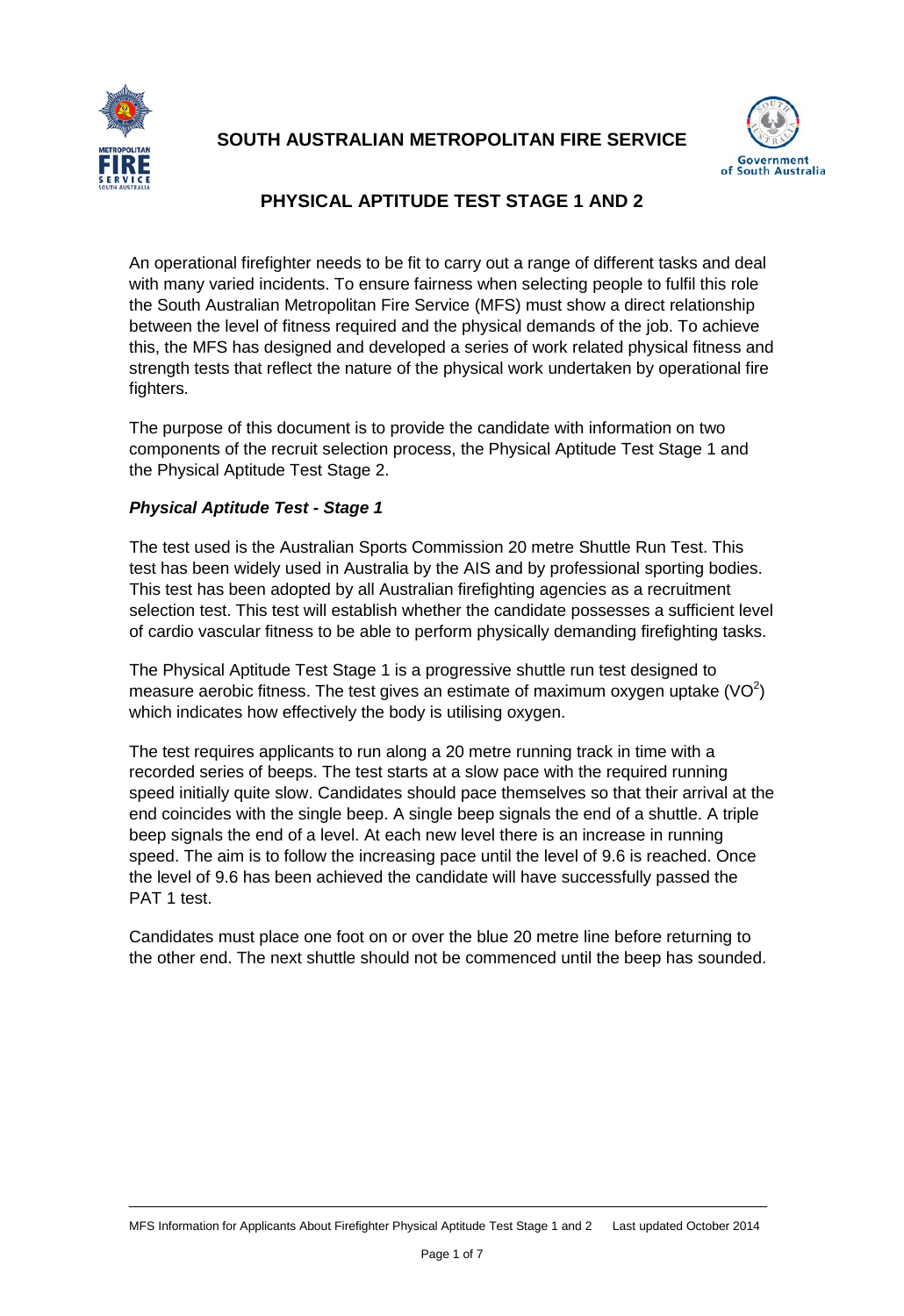If a candidate fails to place one foot on or over the blue 20 metre line before returning or starts a shuttle before the beep has sounded then a referee will issue a yellow card warning. Once four yellow card warnings have been received, the test will be concluded.

There is a red line 2 metres before the 20 metre line. If the candidate fails to make this line before the beep has sounded then the referee will issue a red card warning. The shuttle still has to be completed. If the candidate fails to make the red line at the immediate next end before the beep, or at the same end for two beeps in a row, the test will be concluded. If after a red card warning has been received, the candidate makes the red line before the beep for two consecutive shuttles, then the initial red card warning will be rescinded.

### *Physical Aptitude Test - Stage 2*

Both males and females undertake the same test to the same standard. The test consists of simulated on-the-job tasks and is therefore considered a valid indicator of the candidate's ability to successfully complete physically demanding tasks required by operational MFS firefighters at emergency incidents.

To ensure the tests are realistic, all of the events will be performed in full personal protective equipment including breathing apparatus, which will be provided. Where health and safety considerations permit, operational firefighting equipment will be utilised.

This test consists of 11 events performed in a continuous sequence. There will be no rest period between test events. The candidate must successfully complete all 11 events in 32 minutes or less.

The PAT 2 is conducted on a pass/fail basis. Failure on any one event or a total test time exceeding 32 minutes will constitute a failure and the candidate's application for employment will be considered unsuccessful.

The events in order are:

- Hose Hold
- Tunnel Crawl
- Casualty Rescue
- Ceiling Breach and Pull
- Ladder Raise, Extension and Lower
- Tower Climb and Descent
- Container Haul
- Forced Entry
- High Pressure Hose-Line Drag
- Equipment Carry
- Encapsulated Suit.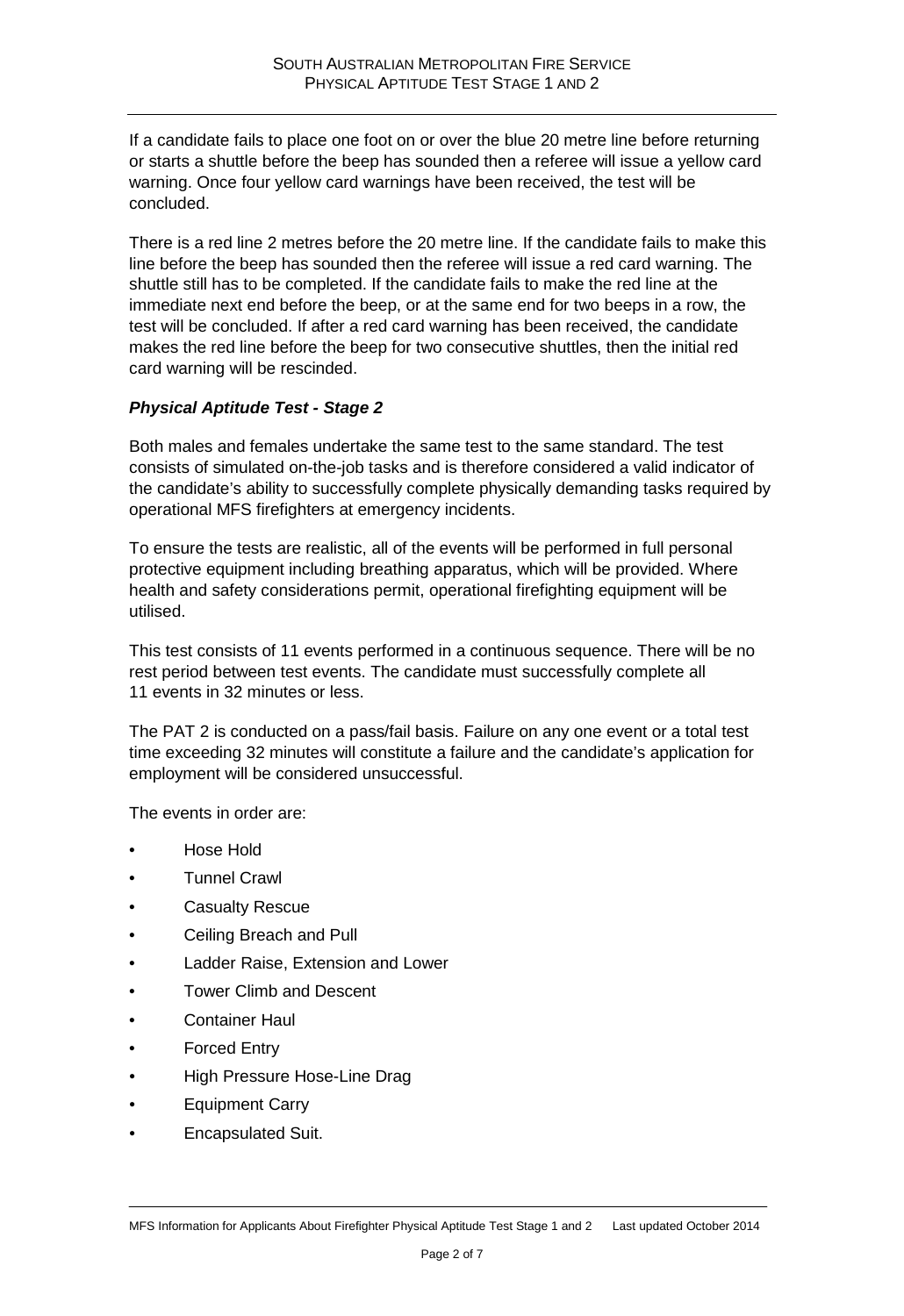### **Hose Hold Test**

The test is designed to simulate the demands of the critical task of holding a 64 mm hose line against water pressure. This is a functional capacity test designed to test physical strength, core stability, balance and coordination.

The candidate will be required to hold and control a 64 mm hoseline under a pressure of 700 kPa for a period of 2 minutes after a familiarisation period of 1 minute at 500 kPa.

The water stream shall be directed between two bollards while remaining inside the marked square*.* The water stream will be required to be directed to the inside of each bollard and held for 30 seconds. The candidate will be directed to alternate between bollards every 30 seconds by the assessment supervisor.

#### **Tunnel Crawl Test**

This test is designed to simulate the demands of the critical task of searching for a fire victim in limited visibility and in an unpredictable area. This is a functional capacity test designed to test the candidate's ability to work in a confined space.

For this test the candidate will wear Personal Protective Clothing and a Breathing Apparatus set with a restricted vision mask. The mask is not connected to the cylinder and normal air will be breathed.

The candidate will be required to crawl on their hands and knees through a tunnel maze navigating around, over and under obstacles. In addition the candidate will be required to locate and climb a short ladder and negotiate a down ramp.

During the assessment the candidate will wear a restricted vision facemask to simulate the limited visibility conditions encountered by firefighters.

### **Casualty Rescue Test**

This test is designed to simulate the demands of the critical task of removing a victim or injured person from a fire scene. This is a functional capacity test designed to test physical strength and demonstrate the ability to negotiate obstructions in order to complete a task successfully.

The candidate will be required to lift and drag a 75 kg dummy through a simulated fire scene, for a distance of 20 metres finishing outside the building. The candidate will place their arms under the arms of the dummy and lift whilst walking backwards dragging the dummy behind.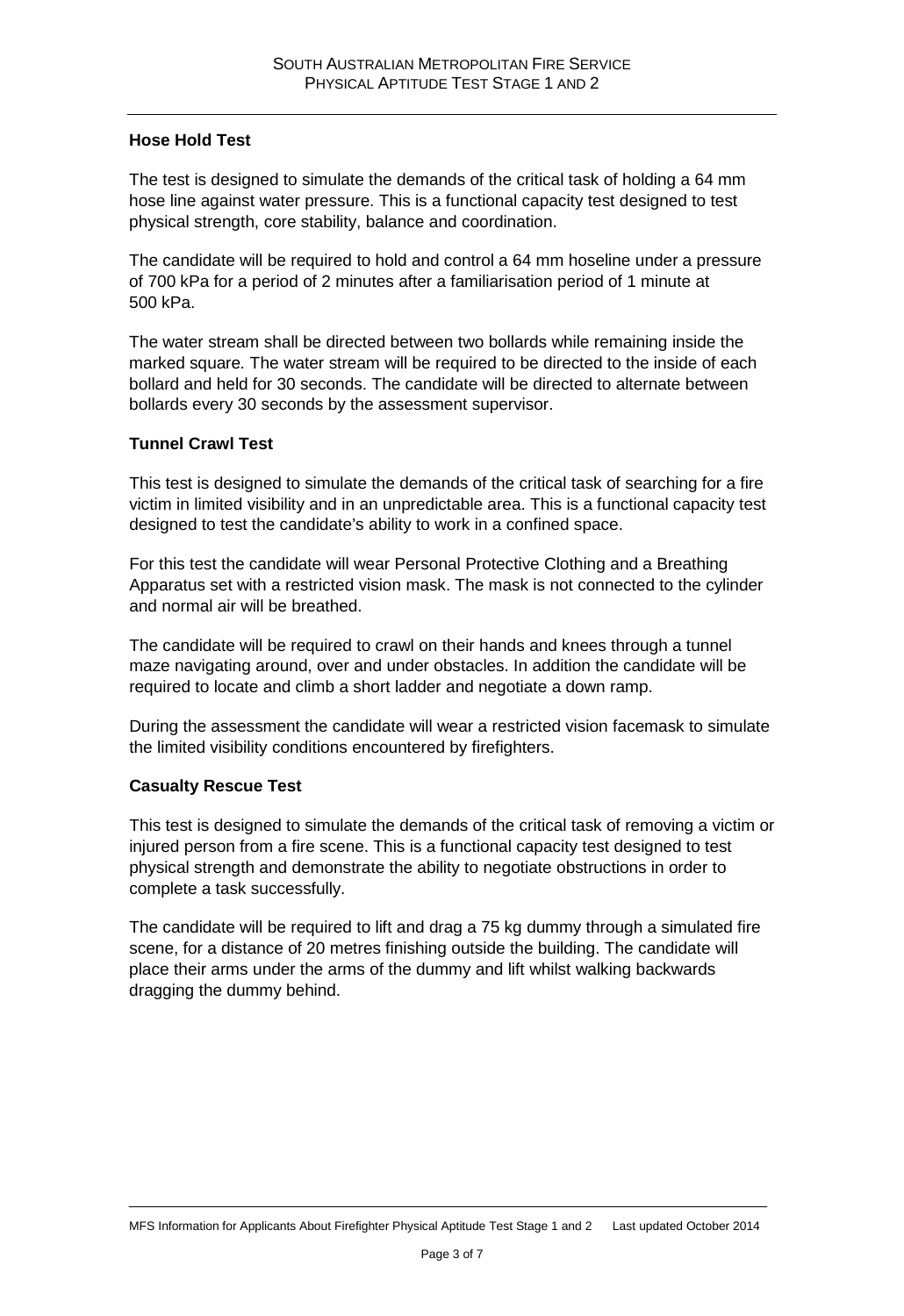### **Ceiling Breach and Pull**

This event is designed to simulate the critical task of breaching and pulling down a ceiling to check for fire extension. This is a functional capacity test designed to test physical strength and demonstrate the ability to complete a task successfully.

The candidate, using a preventer (ceiling hook), will be required to push up an overhead weight of 27 kg 3 times and pull down an overhead weight of 36 kg 5 times. The candidate will be required to complete 4 sets.

# **Ladder Raise, Extension and Lower Test**

This test is designed to simulate the demands of the critical task of using an extension ladder at a fire scene and extending the ladder to a roof or a window opening. This is a functional capacity test designed to test physical strength, core stability, balance and coordination.

The test requires the candidate to raise a fixed aluminium extension ladder from the ground to an operational position. Holding the top rung of the ladder the candidate will lift the ladder until it is at arm's length. The candidate will then use a hand over hand method using each rung to 'walk' the ladder up until it rests against the wall.

After successfully completing the ladder raise, the candidate will proceed immediately to the second pre-positioned extension ladder. The candidate will extend the sliding section by pulling on the extension rope hand over hand until it hits the stop. The candidate will then lower the sliding section hand over hand in a controlled fashion and return the ladder to its original starting position.

The candidate will then be required to lower the ladder previously raised. The ladder must be lowered using a hand over hand method using each rung until returned to the ground.

### **Tower Climb And Descent**

This test aims to simulate the demands of the critical task of climbing multi-storey stairwells carrying essential firefighting equipment and performing associated tasks. This is a functional capacity test designed to test endurance, physical strength, the ability to undertake a task and vertigo.

For this exercise the candidate is required to climb 7 levels carrying a 13.5 kg high-rise pack. The candidate is then required to remove a coupling from the high-rise pack and connect the coupling to the hydrant riser. The candidate will then move to the edge of the tower, lean over and identify the 4 symbols as they appear at ground level.

The candidate is then required to return to the hydrant, disconnect the coupling, place it back in the high-rise pack and then descend the stairs with the assessment supervisor.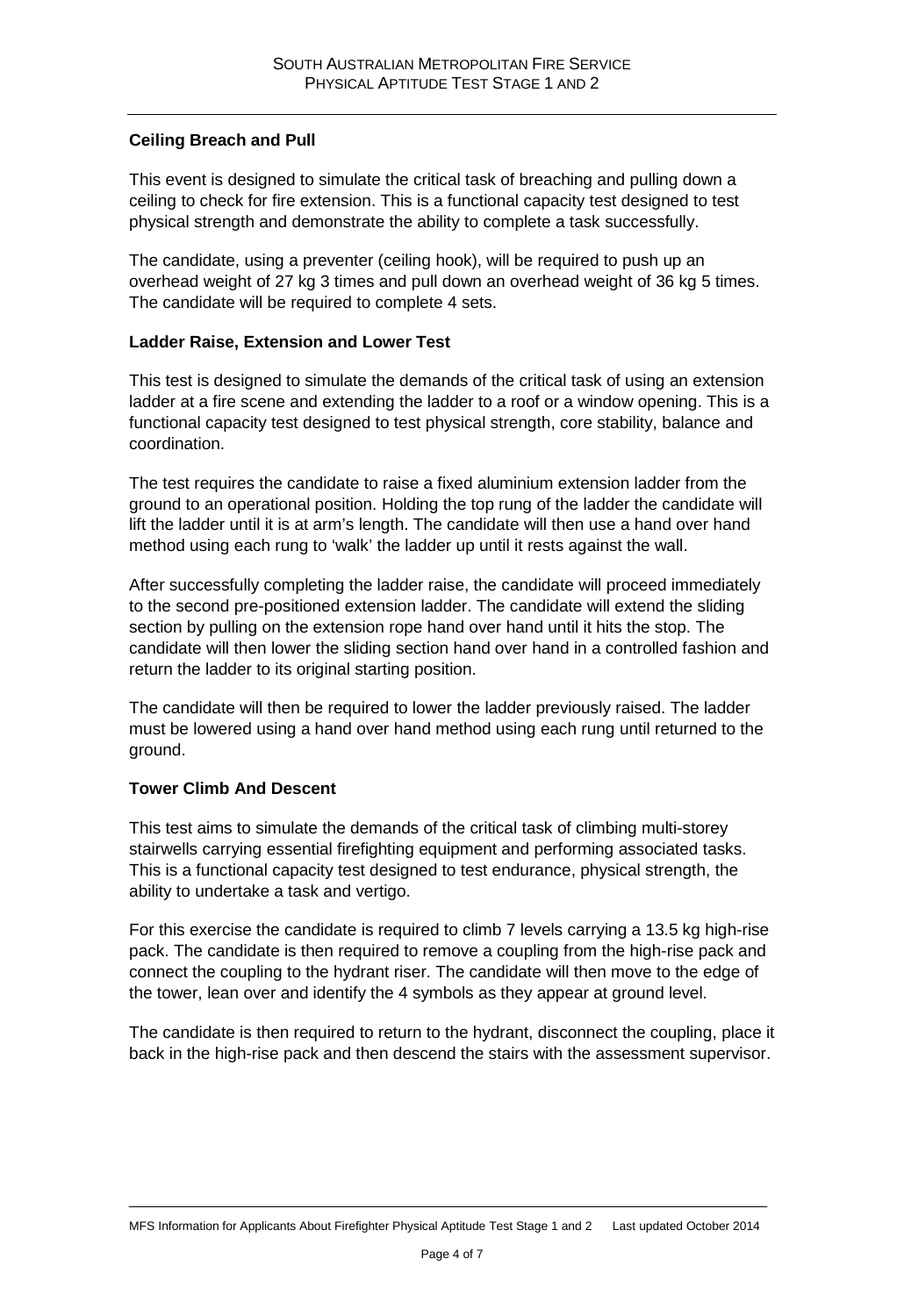## **Container Haul**

This test is designed to simulate the demands of the critical task of using a rope line to lift essential firefighting equipment to a multi-storey fire scene. This is a functional capacity test designed to test physical strength and assess the candidate's ability to undertake a task.

The candidate must lift a 20 litre container from ground level to the second floor landing. A hand over hand method must be used to haul the container. The container must be lifted completely over the guardrail and placed on the landing.

After placing the container on the floor, the candidate will be required to lift it back over the guard-rail and then lower it back to ground level.

### **Forced Entry**

This event is designed to simulate the demands of the critical task of using force to open a locked door. This is a functional capacity test designed to test physical strength, core stability, balance and coordination.

The candidate will use a 4.5 kg sledgehammer to strike the measuring device in the target area until the buzzer is activated. This will activate when an accumulative force of 136 kg (300 lb) has been reached.

#### **High Pressure Hose-Line Drag**

This test is designed to simulate the demands of the critical task of advancing a hose line from an appliance to the scene of a fire. This is a functional capacity test designed to test physical strength and assess the candidate's ability to undertake a task.

The candidate will be required to remove the high-pressure hose line from the appliance. Holding the branch they will then be required to drag the hose line along a marked route around obstacles, which will include a  $90^\circ$  turn around a drum, for a distance of 20 metres.

The branch shall be placed on the ground past a marked finish line. Keeping both feet behind the marked line, the hose will be pulled a further 10 metres until the white band on the hose is over the marked line.

### **Equipment Carry**

This test is designed to simulate the demands of the critical task of removing essential firefighting equipment from a firefighting appliance and carrying it to a fire scene. This is a functional capacity test designed to test physical strength and assess the ability to undertake a task.

The candidate is required to carry three pieces of appliance equipment, one item at a time, for a distance of 20 metres along a marked route and place the equipment in a marked square.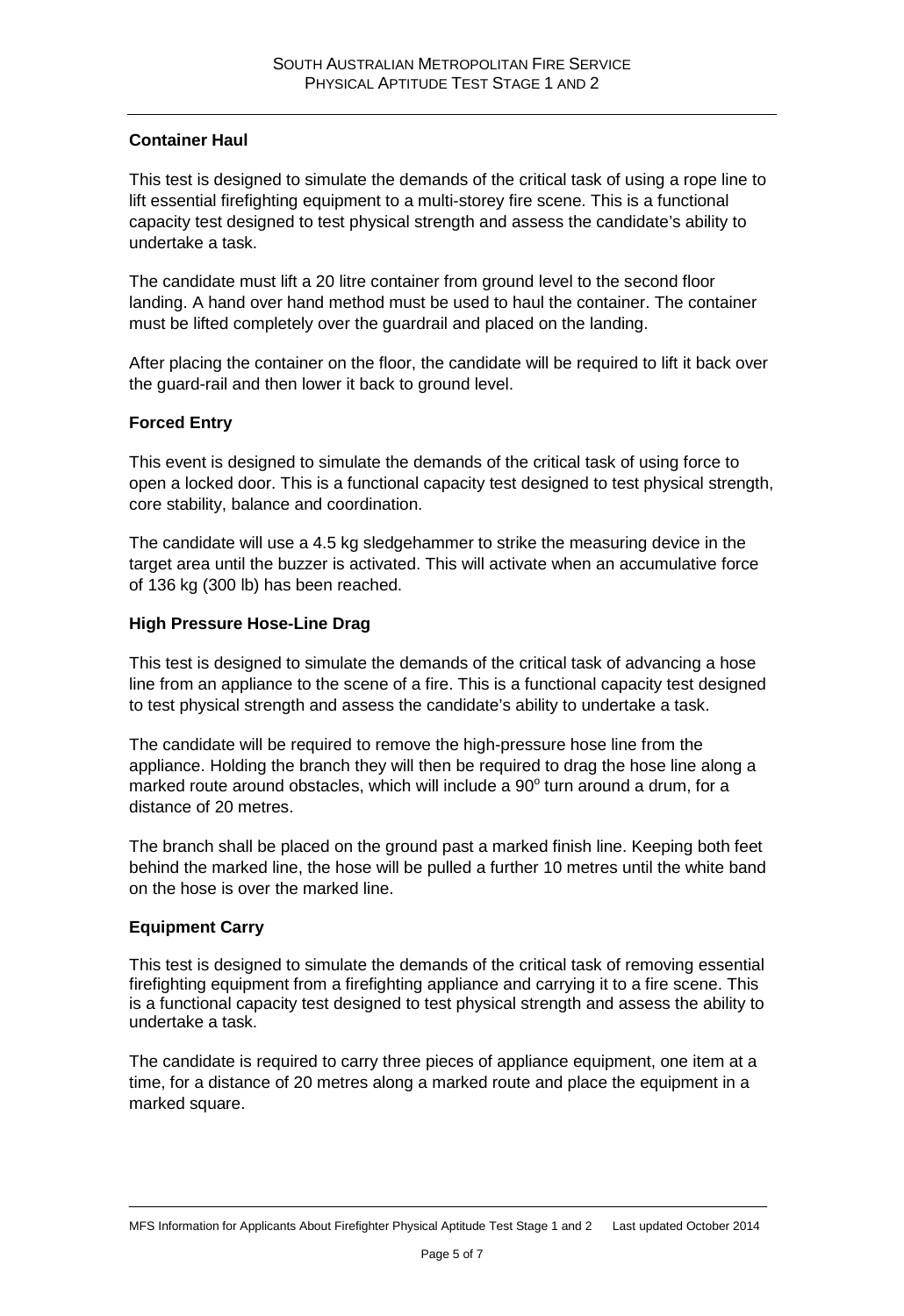#### **Encapsulated Suit Test**

This test is designed to simulate the demands of the critical task of wearing breathing apparatus and an encapsulated suit at hazardous material incidents. This is a functional capacity test designed to assess the candidate's ability to undertake a mundane task wearing an encapsulated suit working in conditions with high heat and humidity.

The candidate will be dressed in a Breathing Apparatus set, helmet and an encapsulated suit for a total period of 5 minutes. The temperature of the room will be set at approximately 36 °C. The candidate will be required to move 12 drums one at a time from one end of the room to the other in a 3 minute period and stacked in the area indicated using the same alternating pattern as displayed.